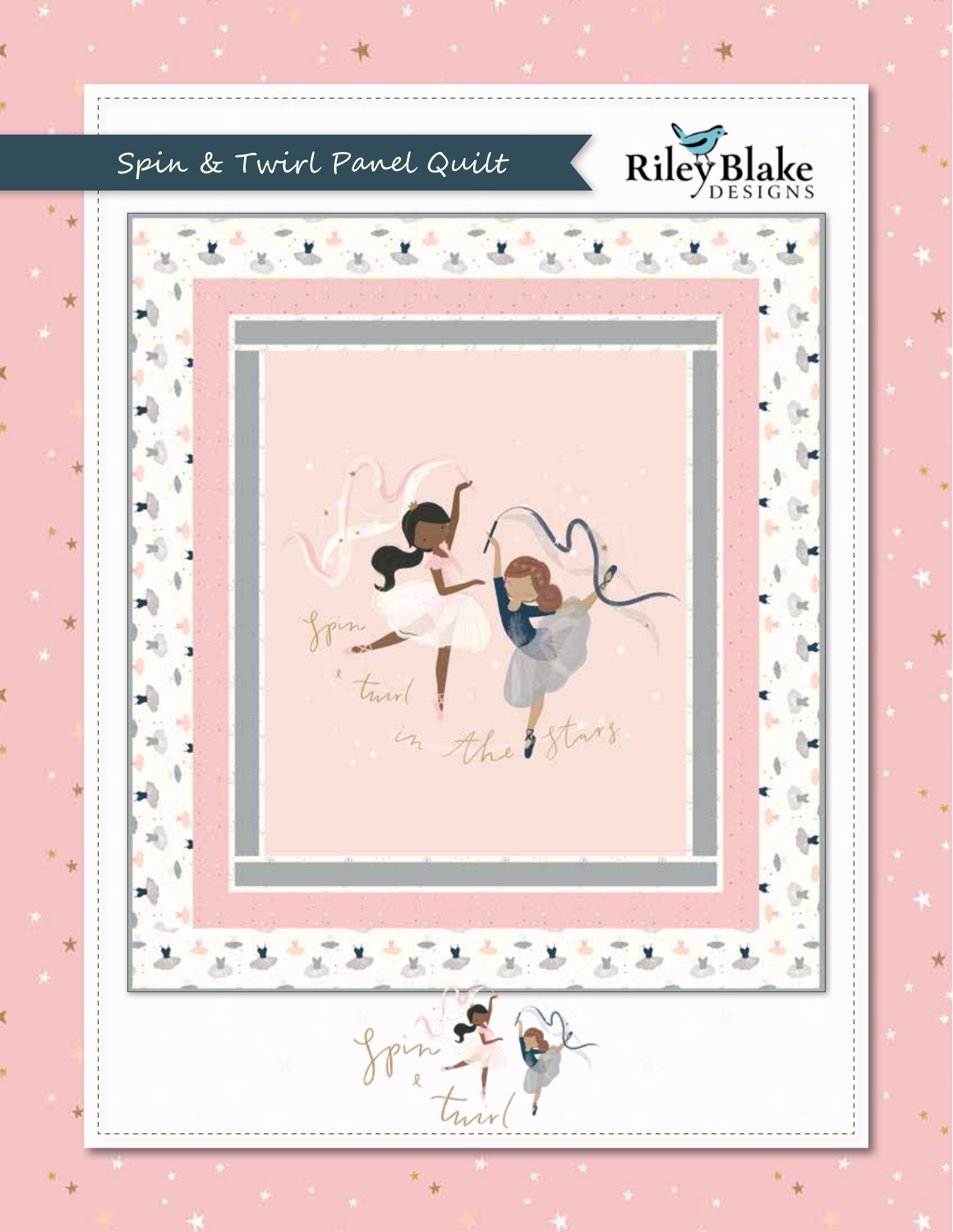# Spin & Twirl Panel Quilt

## FINISHED QUILT SIZE: 57½" × 64½"

Measurements include ¼" seam allowance. Sew with right sides together unless otherwise stated.

Please check our website www.rileyblakedesigns.com for any revisions before starting this project. This pattern requires a basic knowledge of quilting techniques and terminology. The quilt and block diagrams portrayed are virtual images. The layout and look of your project may differ when using actual fabric.

#### FABRIC REQUIREMENTS

1 Spin & Twirl Panel (SP11615) 1⅛ Yards Cream Dresses (SC11611) ⅓ Yard Cream Crowns (SC11613) ⅝ Yard Frosting Stars (SC11614) ⅞ Yard Dove Solid (C120) includes binding

## CUTTING REQUIREMENTS

Please read instructions before cutting fabrics. Refer to the quilt photo for the placement of each of the fabrics.

## Spin & Twirl Panel

Cut 1 rectangle  $35\frac{1}{2}$  × 42 $\frac{1}{2}$ " centering the design.

## Cream Dresses

Cut 6 strips 5½" × WOF for outer border.



## Cream Crowns

Cut 9 strips 1" × WOF for first inner border. From 1 strip subcut 4 rectangles  $1'' \times 3\frac{1}{2}''$ .



#### Frosting Stars

Cut 5 strips 3½" × WOF for second inner border.



#### Dove Solid

Cut 11 strips 2½" × WOF for first inner border and binding.

## QUILT ASSEMBLY

Refer to the cutting requirements list, quilt photo and layout diagram for the placement of prints. Press seam allowances toward the outside edges of the quilt. Add borders to the sides first, then the top and bottom.

To construct this quilt you will be adding a series of borders to a central panel. The first inner border is a clever mix of 2 fabrics that together create a floating border effect.

## FIRST INNER BORDER

1. Sew a 1" Cream Crown WOF strip to each long side of a Dove Solid WOF strip.



- 2. Repeat Step 1 again 3 more times for a total of 4.
- 3. Cut 2 strips 42½" long. Sew 1 to each side of the panel.
- 4. Cut the last 2 strips 40½" long each. Sew a 1" × 3½" rectangle to the short ends of both strips.



Sew 1 to the top and 1 to the bottom of the panel. Quilt now measures 41½" × 48½".

## SECOND INNER AND OUTER BORDERS

- 1. Sew the 5 Frosting Stars WOF strips together end to end to make 1 long strip.
- 2. From this strip cut 2 borders 48½" long and sew 1 to each side.
- 3. Cut 2 more borders 47½" long and sew 1 to the top and one to the bottom. Quilt now measures 47½" × 54½".